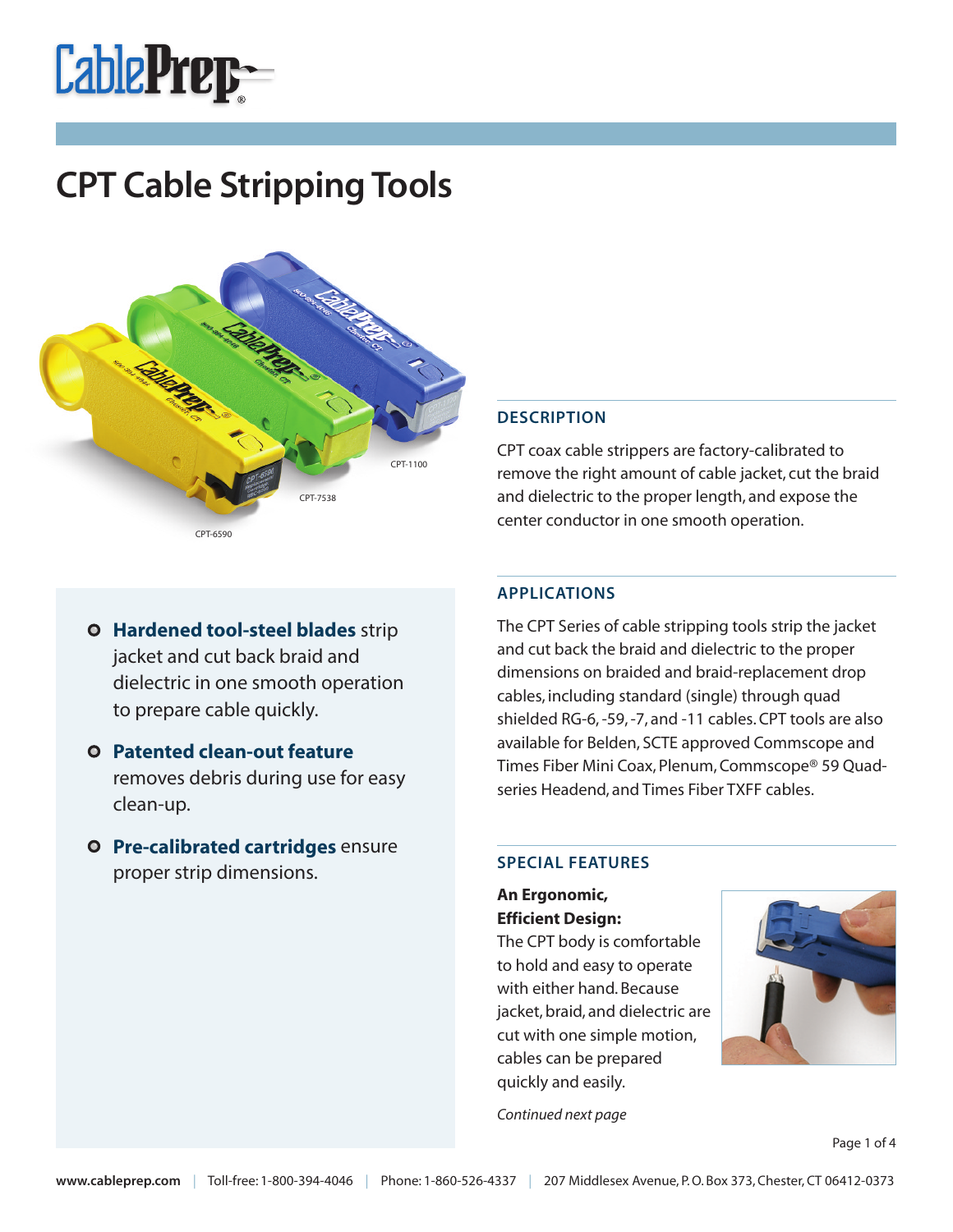

# **CPT** Cable Stripping Tools

#### **SPECIAL FEATURES** *(continued)*

## **Hardened,Tool-steel Blades:**

Made of the highest quality steel,CPT blades ensure optimum performance over a long life. Each cartridge can prepare 2,500 - 5,000 cables, depending on braid coverage.



#### **Factory Calibration:**

Pre-calibrated dimensions for different applications help to ensure that jackets are stripped and braid and dielectric are cut back properly.



#### **Patented Cleanout Feature:**

The patented cleanout feature of the CPT tool automatically removes excess jacket, braid, and dielectric from the tool after stripping.



## **Color-coded Bodies and Cartridges:**

Color-coding of the tool bodies and replaceable cartridges makes it easy to identify the right tool for the application.The cartridges snap easily into place.



### **Lightweight Durability:**

Rugged enough for the toughest jobs, lightweight CPT tools offer consistent, precision performance that can be depended on over the long haul.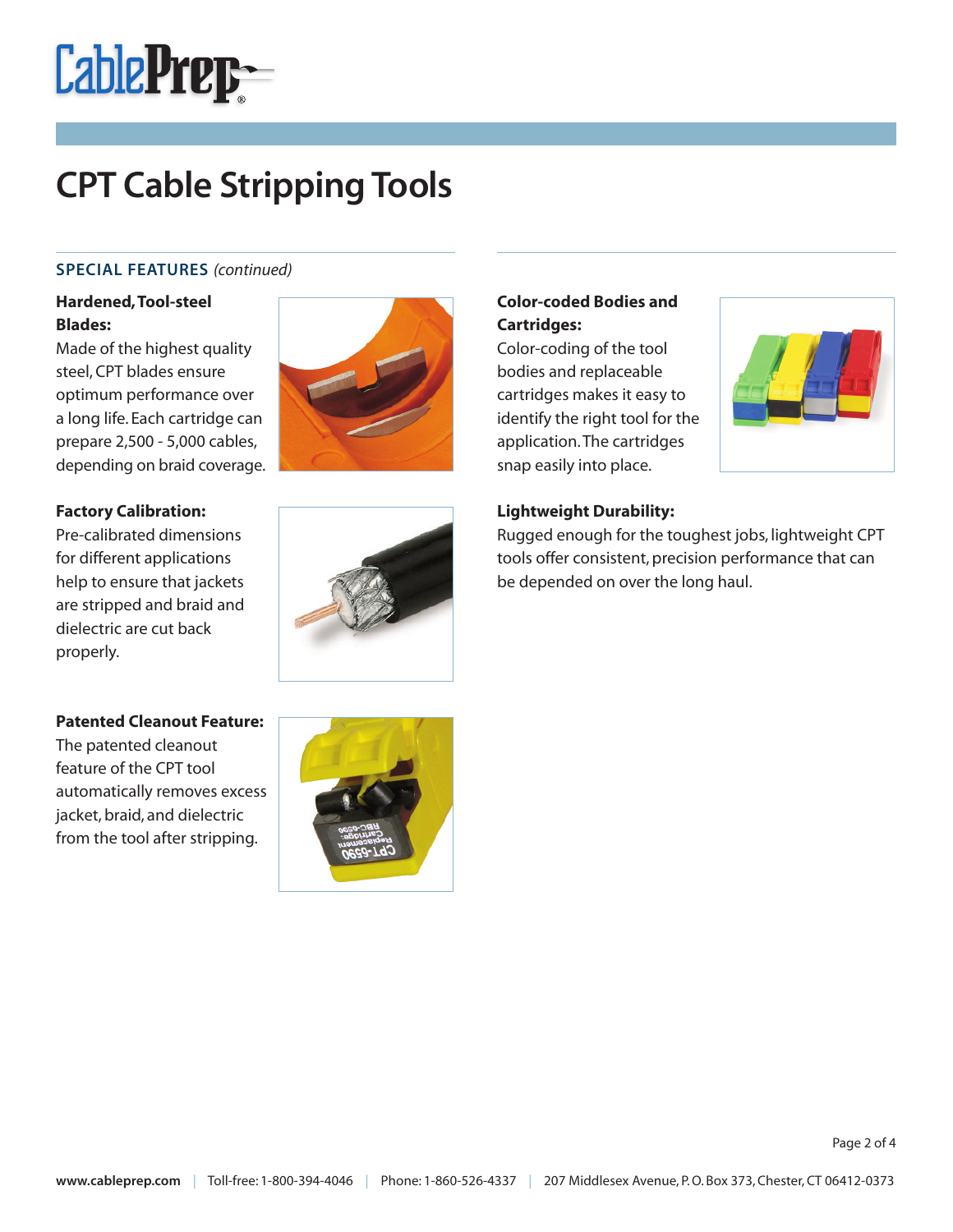

# **CPT** Cable Stripping Tools

| <b>ORDERING INFORMATION</b>                                                                                     |                                                   |                                                          |                                         |                                                                           |  |  |  |
|-----------------------------------------------------------------------------------------------------------------|---------------------------------------------------|----------------------------------------------------------|-----------------------------------------|---------------------------------------------------------------------------|--|--|--|
| <b>Cable Type</b>                                                                                               | <b>Braid Exposure</b><br>(in./mm)                 | <b>Center Conductor</b><br>Exposure (in./mm)             | <b>CPT Tool</b><br><b>Part Number</b>   | <b>Compatible with the Following</b><br><b>Replacement Cartridges</b>     |  |  |  |
| Coax Cable: RG-6 & RG-59                                                                                        |                                                   |                                                          |                                         |                                                                           |  |  |  |
| 6 & 59                                                                                                          | 0.250 / 6.4                                       | 0.250 min /6.4 min                                       | CPT-6590                                | RBC-6590<br>CPT-6590-SINGLE<br>CPT-6590S (w/stop)<br>CPT-6590-1S (w/stop) |  |  |  |
| 6 & 59 Plenum                                                                                                   | 0.250 / 6.4                                       | 0.250 min /6.4 min                                       | <b>CPT-6590PL</b>                       | <b>RBC-6590PL</b>                                                         |  |  |  |
| 6 & 59                                                                                                          | 0.125 / 3.2                                       | 0.250 / 6.4 with stop                                    | CPT-1250                                | RBC-1250                                                                  |  |  |  |
| TriShield 6                                                                                                     | 0.250 / 6.4                                       | 0.250 / 6.4                                              | CPT-6590TS                              | <b>RBC-6590TS</b><br>CPT-6590TS-1                                         |  |  |  |
| CommScope 59<br><b>Quad Series</b><br><b>Head End</b>                                                           | 0.250 / 6.4<br>(Cuts off first<br>layer of braid) | 0.250 min /6.4 min                                       | CPT-59HEC2                              | RBC-59HEC2                                                                |  |  |  |
| Coax Cable: RG-7 & RG-11                                                                                        |                                                   |                                                          |                                         |                                                                           |  |  |  |
| 7 & 11                                                                                                          | 0.250 / 6.4                                       | 0.250 min /6.4 min                                       | CPT-1100                                | RBC-1100<br>CPT-1100-SINGLE                                               |  |  |  |
| 7 & 11 Plenum                                                                                                   | 0.250 / 6.4                                       | 0.250 min /6.4 min                                       | CPT-1100PL                              | <b>RBC-1100PL</b>                                                         |  |  |  |
| 7 & 11                                                                                                          | 0.125 / 3.2                                       | 0.250 min /6.4 min                                       | CPT-1100-125                            | RBC-1100-125                                                              |  |  |  |
| <b>Mini Coax</b>                                                                                                |                                                   |                                                          |                                         |                                                                           |  |  |  |
| Belden                                                                                                          | 0.250 / 6.4                                       | 0.250 min /6.4 min                                       | CPT-7538                                | RBC-7538                                                                  |  |  |  |
| Commscope and<br><b>Times Fiber</b><br>(SCTE Approved)<br><b>Flexible Feeder</b>                                | 0.250 / 6.4                                       | 0.250 min /6.4 min                                       | CPT-7691                                | RBC-7691                                                                  |  |  |  |
|                                                                                                                 |                                                   |                                                          |                                         |                                                                           |  |  |  |
| <b>Times Fiber</b><br>Flexible Feeder (TXFF)<br>and CommScope F50<br>This tool was replaced<br>by the Super CPT | 0.250 / 6.4                                       | Adjustable<br>replaced by<br>Part Number<br>SCPT-TXFF or | CPT-TXFF-250<br>RBC-6590<br>SCPT-TXFF-6 | RBC-TXFF-250                                                              |  |  |  |